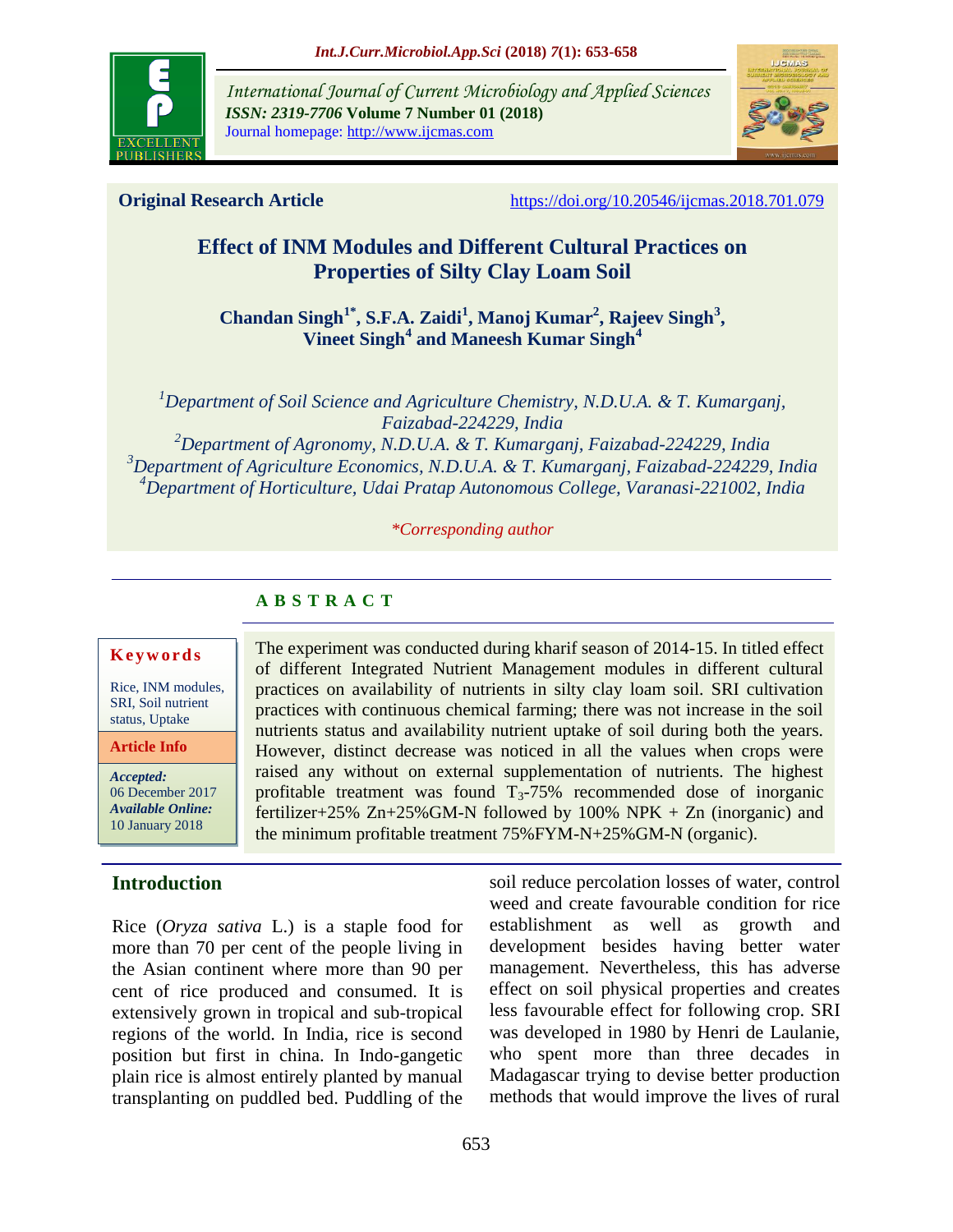household, who were impoverished and heavily dependent on rice (Laulanie, 1993). Farmer's practice is a traditional rice cultivation system, common throughout the rainfed regions of eastern India. This method facilitates stable rice yields under low levels of inputs and uncertain climatic conditions through effective weed control, stimulated root growth and optimum plant stand with enhanced tillering. Sunnhemp and *Dhaincha*  are popular legumes for green manuring in rice and can accumulate up to 100 kg N  $\text{ha}^{-1}$  in 50-55 days. Incorporation of these green manures in situ before transplanting rice supplies about  $45-60$  kg N ha<sup>-1</sup>, besides providing a significant residual effect to the succeeding crops.

#### **Materials and Methods**

An experiment was conducted during Kharif season of 2014-15 consecutively on rice in different cultivation practices at instructional farm of Narendra Deva University of Agriculture and Technology, Narendra Nagar (Kumarganj), Faizabad (U.P.). The soil way silt clay loam in texture and saline in reaction (pH 8.30), saline having electrical conductivity (EC) of  $0.35 \text{ dSm}^{-1}$  and bulk density (1.39  $Mg/m<sup>3</sup>$ ). The soil organic content was (0.33%) and available N, P, K, S and Zn content were  $(184.00 \text{ kg ha}^{-1})$ ,  $(14.00 \text{ kg ha}^{-1})$ ,  $(220.34 \text{ kg ha}^{-1})$ ,  $(12.20 \text{ ppm})$  and  $(0.50 \text{ ppm})$ respectively. The main treatment was three like  $C_1$  SRI (System of Rice Intensification),  $C_2$  Transplanting method and  $C_3$  Broad casting but five sub treatment based on recommended dose of fertilizer GM and FYM in different cultivation practices.  $T_1$  100%NPK + Zn,  $T_2$  $75\%NPK+Zn$   $+25\%$  FYM-N,  $T_3$ 75%NPK+Zn+25%G.M-N, T4 50% NPK  $+Zn+25\%$  FYM-N  $+25\%$  GM-N, T<sub>5</sub> 75% FYM-N + 25% GM-N (Table 1). This experiment was laid out in split plot design with three replication. Soil samples were airdried and ground to pass through 2-mm sieve.

Soil pH in 1:2 soil: water suspension was determined using pH meter. Available potassium (K) was extracted with 1*N* NH<sup>4</sup> OAc and then measured by flame photometer. Available phosphorus (P) was extracted by Bray-1 (Bray and Kurtz 1945) and then determined by a spectrophotometer. Available N was determined the method given by Subbiah and Asija (1956) organic carbon (OC) and DTPA extractable micronutrients were determine by Walkley and Black (1934) and Lindsay and Norvell (1978), respectively.

### **Results and Discussion**

## **Soil fertility status**

pH, EC, OC and bulk density of the harvest of rice in soil with in a narrow range among different treatments and the differences were statistically non-significant in both the year (Table 2). As the culture practices are concerned generally pH, EC and bulk density were found lower down in SRI which similar that conventional practices and broad casting in both year. This may be because of improvement soil quality due to puddling. The soil condition was not affected in broadcasting.

INM module concern was not affected on physical properties of soil e.i. pH, EC, OC and bulk density. The maximum reduction in pH, EC and bulk density was noticed under treatment  $T_5$ -75% FYM-N + 25% GM-N followed by  $T_4$ -50% NPK + Zn + 50% GM-N which that similar other INM module treatment in both year. This might be due to production of organic acid from green manure and FYM decomposition resulting lowering of pH and EC. The application of green manure and FYM manure also increase the formation of humic acid and humus of soil which also responsible for decrease the soil pH, EC and bulk density. The reduction of EC of the soil with application of green manure and FYM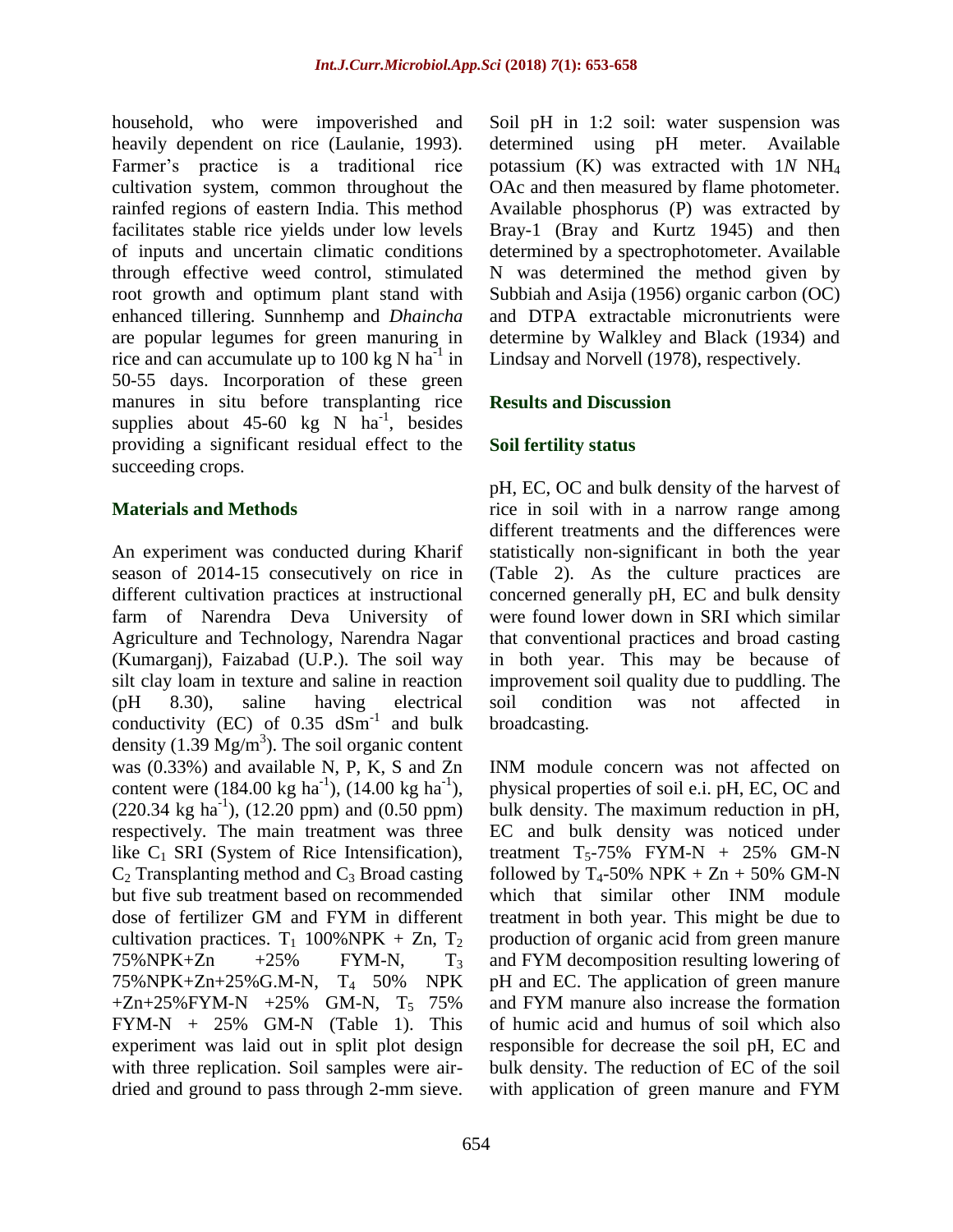may ascribed to salt leaching facilitated by improve permeability of soil and formation of weak salts which result the reduction in electrical conductivity while decreasing in pH may be attributed to neutralization of the sodium salt by organic acid and increase the hydrogen ions. Similar findings are observed by Mishra and Sharma (1997), Kumar *et al.,* (2001) and Kaushal *et al.,* (2011).

# **Availability of N, P, K, S, Zn**

Significantly effect of different cultural practices on availability of nutrients after crop harvest is given in Table 3. Maximum availability of soil nutrient like as N, P, K, S, Zn were recorded in treatment  $C_1$ -SRI (194.43, 193.94) followed by  $C_2$ -transplanting (193.94, 195.03) compare to  $C_3$ -broadcasting (189.83, 190.91) in both year. The improvement in availability of nutrients may be attributed with puddling of rice field but in case of  $C_1$ -SRI due to more spacing and less transplanting shock plant take up easily nutrient available from the soil but in conventional method the transplanting shock loose the nutrient availability of soil comparison to other cultivation practices. Similar findings are observed by Tiwari *et al.,* (1980), Bajpai *et al.,* (2002), Singh (2005), and Ghosh *et al.,* (2015) and Ghosh *et al.,*

(2015). The data was significantly affected by INM modules. The maximum buildup of available nitrogen was observed with the application of T<sub>3</sub> 75% NPK + Zn + 25% GM-N (206.52 and 207.61) which at par treatment  $T_1$  100% NPK + Zn + 25% GM-N (205.52 and 206.65) compare over rest of the treatment while treatment  $T_4$  at par as  $T_2$  and  $T_5$  in both years. The decline in available nitrogen is sole inorganic fertilizer treatment seemed to be associated with the mobilization of fertilizer, taken by the crop and its leaching from the plough layer (0-20 cm). Application of green manure and FYM along with inorganic source of nutrient increased available N in soil.

Among the different sources of organic manure the green manure results higher availability because of its fast decomposition and solubility effect on native soil nutrients which led to better availability of nutrients besides, improving the soil environment. The increase in available nitrogen content with the incorporation of organic source along with inorganic source may be attributed to nitrogen mineralization from organic manure. The most soluble soil condition under organic source might have helped the mineralization of soil N and buildup of higher available nitrogen. The results also corroborates with by findings of Swarup and Yaduvansi (2013).

|  | Table.1 The treatments and their symbols used in layout |  |  |  |
|--|---------------------------------------------------------|--|--|--|
|  |                                                         |  |  |  |

| $\mathbf{A}$ . | <b>Cultivation practices</b>                       | <b>Symbol used</b>  |
|----------------|----------------------------------------------------|---------------------|
| 1.             | SRI (System of Rice Intensification)               | C <sub>1</sub>      |
| 2.             | Transplanting method                               | C <sub>2</sub>      |
| 3.             | <b>Broad casting</b>                               | $C_3$               |
| <b>B.</b>      | <b>Integrated nutrient management modules (Sub</b> | <b>Symbols used</b> |
|                | plot)                                              |                     |
| 1.             | $100\%$ NPK + Zn                                   | $\mathbf{T}_1$      |
| 2.             | 75%NPK+Zn +25% FYM-N                               | T <sub>2</sub>      |
| 3.             | 75%NPK+Zn+25%G.M-N                                 | $T_3$               |
| 4.             | 50% NPK +Zn+25%FYM-N +25% GM-N                     | $T_4$               |
| 5.             | 75% FYM-N + 25% GM-N                               | $T_5$               |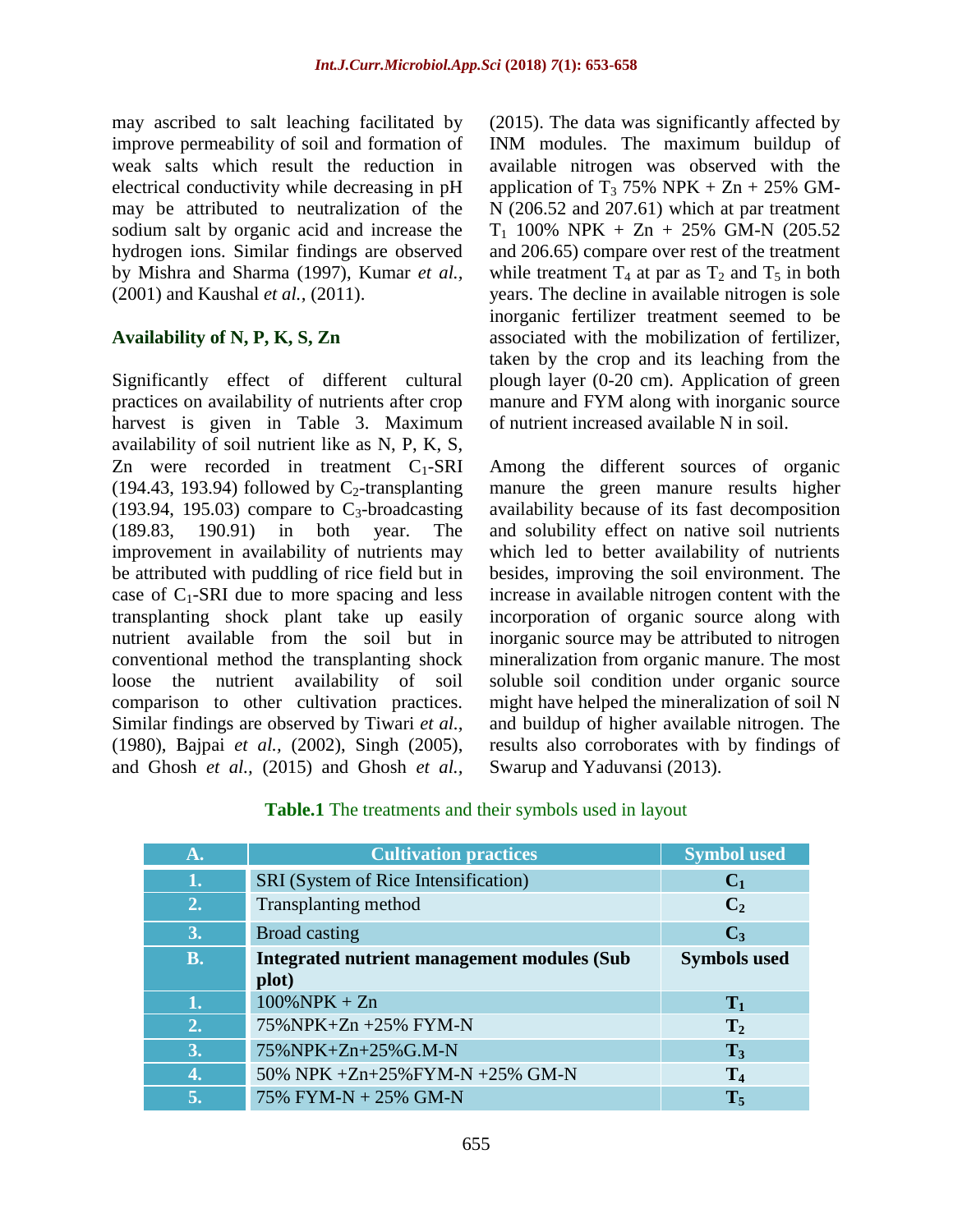| <b>Treatments</b>                                | <b>Bulk density</b> |       |       | $\mathbf{p}$ H |       | <b>EC</b> dSm-1 |       | OC(%) |  |  |
|--------------------------------------------------|---------------------|-------|-------|----------------|-------|-----------------|-------|-------|--|--|
|                                                  | 2014                | 2015  | 2014  | 2015           | 2014  | 2015            | 2014  | 2015  |  |  |
| <b>A. Cultivation practices</b>                  |                     |       |       |                |       |                 |       |       |  |  |
| $\mathbf{C}_1$                                   | 1.35                | 1.32  | 8.24  | 8.16           | 0.29  | 0.28            | 0.36  | 0.37  |  |  |
| $\mathbf{C}_2$                                   | 1.36                | 1.33  | 8.25  | 8.17           | 0.32  | 0.31            | 0.35  | 0.36  |  |  |
| $C_3$                                            | 1.37                | 1.34  | 8.26  | 8.18           | 0.34  | 0.34            | 0.34  | 0.35  |  |  |
| $SEm \pm$                                        | 0.008               | 0.011 | 0.048 | 0.038          | 0.002 | 0.003           | 0.001 | 0.003 |  |  |
| $C D (P=0.05)$                                   | $N-S$               | $N-S$ | $N-S$ | $N-S$          | $N-S$ | $N-S$           | $N-S$ | $N-S$ |  |  |
| <b>B. Integrated nutrient management modules</b> |                     |       |       |                |       |                 |       |       |  |  |
| $\mathbf{T}_1$                                   | 1.38                | 1.35  | 8.30  | 8.22           | 0.34  | 0.33            | 0.33  | 0.31  |  |  |
| T <sub>2</sub>                                   | 1.37                | 1.34  | 8.27  | 8.19           | 0.31  | 0.30            | 0.34  | 0.35  |  |  |
| $T_3$                                            | 1.36                | 1.33  | 8.25  | 8.17           | 0.31  | 0.30            | 0.35  | 0.36  |  |  |
| T <sub>4</sub>                                   | 1.35                | 1.32  | 8.23  | 8.15           | 0.33  | 0.32            | 0.35  | 0.37  |  |  |
| $T_5$                                            | 1.34                | 1.31  | 8.20  | 8.12           | 0.32  | 0.31            | 0.38  | 0.41  |  |  |
| $SEm \pm$                                        | 0.011               | 0.011 | 0.073 | 0.076          | 0.002 | 0.002           | 0.003 | 0.003 |  |  |
| $CD (P=0.05)$                                    | $N-S$               | $N-S$ | $N-S$ | $N-S$          | $N-S$ | $N-S$           | $N-S$ | $N-S$ |  |  |

**Table.2** Effect of INM modules on BD, pH, EC and OC of soil after harvest of basmati rice field under various cultivation practices

#### **Table.3** Effect of INM modules on Availability of N, P, K, S and Zn after harvest in soil of basmati rice under various cultivation practices

| <b>Treatments</b>                                | <b>Available N in soil</b> |        |       | <b>Available P in</b><br>soil | <b>Available K in</b><br>soil |        | <b>Available S in</b><br>soil |       | <b>Available Zn</b><br>in soil |       |
|--------------------------------------------------|----------------------------|--------|-------|-------------------------------|-------------------------------|--------|-------------------------------|-------|--------------------------------|-------|
|                                                  | 2014                       | 2015   | 2014  | 2015                          | 2014                          | 2015   | 2014                          | 2015  | 2014                           | 2015  |
| <b>A. Cultivation practices</b>                  |                            |        |       |                               |                               |        |                               |       |                                |       |
| $\mathbf{C}_1$                                   | 194.43                     | 195.53 | 15.15 | 15.30                         | 234.20                        | 234.74 | 18.19                         | 18.24 | 0.58                           | 0.59  |
| C <sub>2</sub>                                   | 193.94                     | 195.03 | 15.09 | 15.24                         | 231.70                        | 232.23 | 17.97                         | 18.02 | 0.57                           | 0.58  |
| $C_3$                                            | 189.83                     | 190.91 | 15.01 | 15.16                         | 229.11                        | 229.63 | 17.68                         | 17.73 | 0.55                           | 0.56  |
| $SEm \pm$                                        | 1.049                      | 1.056  | 0.070 | 0.069                         | 1.405                         | 1.408  | 0.105                         | 0.106 | 0.003                          | 0.004 |
| $CD (P=0.05)$                                    | 4.119                      | 4.146  | 0.274 | 0.270                         | 5.518                         | 5.530  | 0.411                         | 0.412 | 0.013                          | 0.014 |
| <b>B.</b> Integrated nutrient management modules |                            |        |       |                               |                               |        |                               |       |                                |       |
| $\rm{T}_1$                                       | 205.52                     | 206.65 | 15.15 | 15.30                         | 238.02                        | 238.56 | 19.00                         | 19.05 | 0.58                           | 0.59  |
| $T_2$                                            | 183.44                     | 184.52 | 14.77 | 14.92                         | 228.39                        | 228.91 | 17.00                         | 17.05 | 0.56                           | 0.57  |
| $T_3$                                            | 206.52                     | 207.61 | 15.43 | 15.58                         | 240.84                        | 241.39 | 20.00                         | 20.05 | 0.60                           | 0.61  |
| T <sub>4</sub>                                   | 185.24                     | 186.33 | 15.13 | 15.28                         | 226.46                        | 226.98 | 18.00                         | 18.05 | 0.56                           | 0.58  |
| $T_5$                                            | 182.24                     | 184.00 | 14.93 | 15.08                         | 224.65                        | 225.16 | 15.76                         | 15.80 | 0.54                           | 0.56  |
| $SEm \pm$                                        | 1.203                      | 1.211  | 0.113 | 0.115                         | 1.599                         | 1.603  | 0.125                         | 0.126 | 0.004                          | 0.004 |
| $CD (P=0.05)$                                    | 3.476                      | 3.498  | 0.327 | 0.348                         | 4.618                         | 4.629  | 0.362                         | 0.363 | 0.013                          | 0.011 |

The available phosphorus in soil significantly increased with the application of  $T_3$  75% NPK + Zn + 25% GM-N (15.43 and 15.58) *followed by*  $T_1$  100% NPK + Zn + 25% GM-N  $(15.15 \text{ and } 15.30)$  as compare to treatment  $T_4$ ,  $T_2$  and  $T_1$  while treatment  $T_1$  was significantly

lower to over treatment respectively in both year. This might be due to favorable soil condition by the application of organic manure which increased activity of microbes and thereby increase in available phosphorus status of soil. Similar findings were observed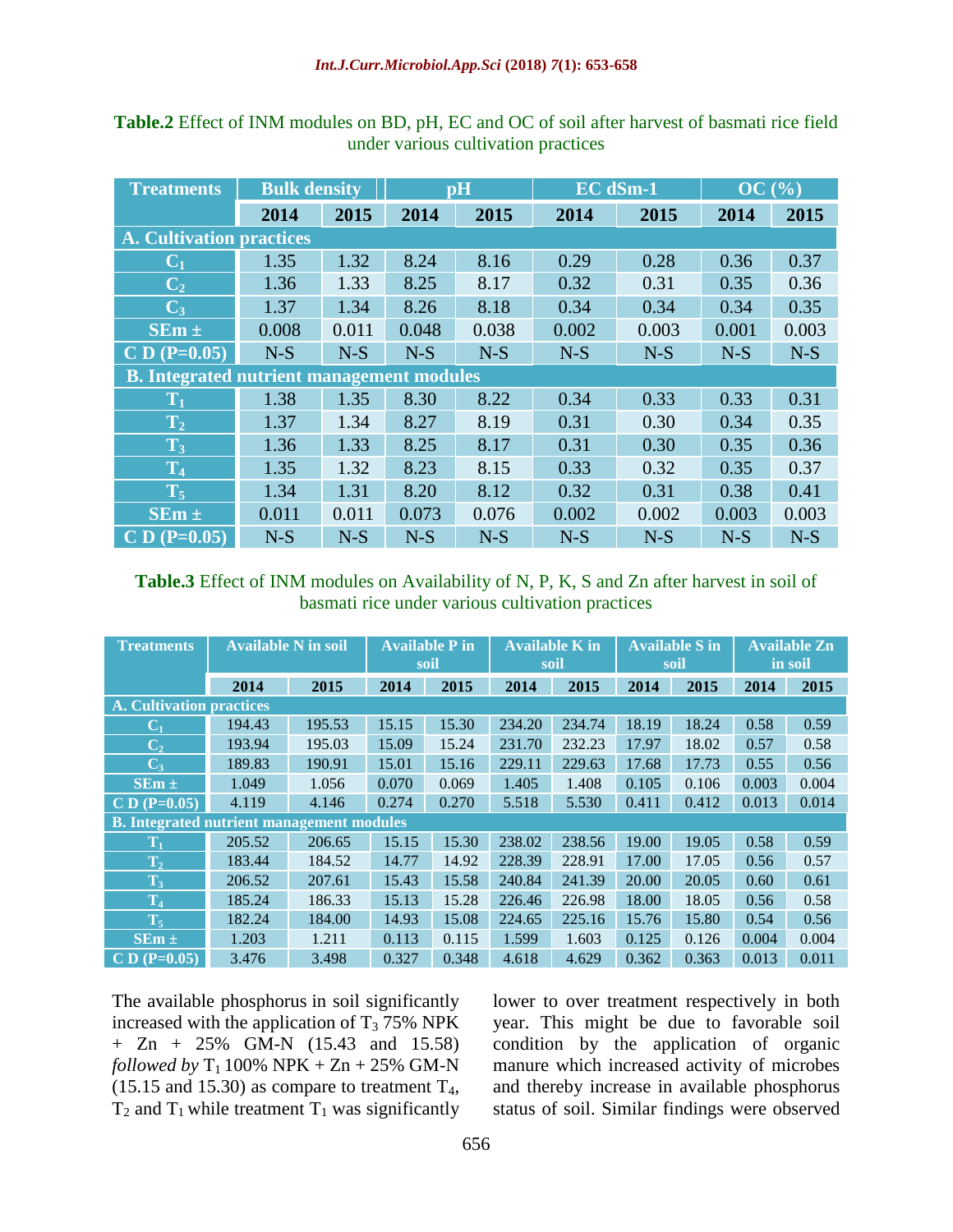by Tadesse *et al.,* (2013). It is clear from the data that the available K, S and Zn status in soil after harvest of rice crop varied due to the application of various combination of organic and inorganic source of nutrient. These results clearly indicated that the appreciable increase in available K, S and Zn was noted over control.

The maximum build up available K, S and Zn were founded under the treatment having  $T_3$ -75% NPK + Zn + 25% GM-N (240.84 and 241.39), (20.00 and 20.05) and (0.60 and 0.61) on par  $T_1$ -100% NPK + Zn to under over other treatments but treatment  $T_4$  similar that  $T_2$  and  $T_1$  in both years respectively. The application of organic manure might also be attributed to the direct addition of potassium in the available K pool of the soil which ultimately improved the availability of potash at harvest. Similar findings were also observed by Singh *et al.,* (2005) and Singh and Singh (2007).

Improvement in status of available sulphur in soil after harvest of crop might be due to addition of nutrients through inorganic (Zn SO4) along with organics (FYM and GM). Besides production of carbon dioxide and organic acid during the decomposition increased the availability of nutrients from mineralizable native as well as applied fertilizers. Similar finding were observed by Singh *et al.,* (2005). The green manure and FYM along with combination of inorganic fertilizers, increased in availability of zinc in soil may be a scribed due to additive supply of zinc through FYM, green manure and ZnSO4 fertilizer. Similar findings were observed by Kumar and Yadav (1995) and Singh and Singh (2007).

It is concluded that the maximum availability of nutrient treatment with  $C_1$ -SRI method followed by transplanting and beside treatment  $T_3$ -75% NPK + Zn + 25% GM-N

with higher availability of N, P, K, S, and Zn *followed by*  $T_1$ -100% NPK + Zn as compare to over rest of the treatment.

# **References**

- Bajpai, R.K., Upadhyay, S.K., Joshi and Thripathi, R.S. 2002. Productivity and economics of rice (*Oryza sativa L.*)  wheat (*Triticum aestivum* L.) cropping under integrated nutrient supply system. *Indian J. Agronomy,* 47 (1): 20-25.
- Ghosh, D.C., Ghosh, M. Garnayak L. M. and Panigrahi Trinath 2015. Growth analysis of basmati rice varieties and its impact on grain yield under SRI. *International Journal of Plant, Animal and Environmental Sciences;* May 2015, Vol. 5 Issue-3, pp. 101-109.
- Ghosh, D.C., Ghosh, M. Garnayak L. M. Panigrahi Trinath and Bastia D.K. 2014. Productivity and profitability of basmati rice varieties under SRI. *International Journal of Bio-Resource and Stress Management;* 2014, 5(3) pp. 333-339.
- Koushal, S., Sharma, A. K and Singh, A. 2011. Yield performance, economics and soil fertility through direct and residual effects of organic and inorganic sources of nitrogen as substitute to chemical fertilizer in rice-wheat cropping system. *Research Journal of Agricultural Science,* 43(3): 189-193.
- Kumar, A. and Yadav, D.S. 1995. Use of organic manures and fertilizer in ricewheat cropping system and for sustainability. *Indian J. Agric. Sci.* 65 (10): 703-707.
- Kumar, N., Verma, L.P., Singh, R. and Prasad, K. 2001. Soil properties, nutrients uptake and productivity of rice under integrated nutrient management system. *Annals plant and Soil Res.,*  3(1): 54- 57.
- Laulanie, H, 1993. The system de riziculture intensive malagache, *Tropicultura*